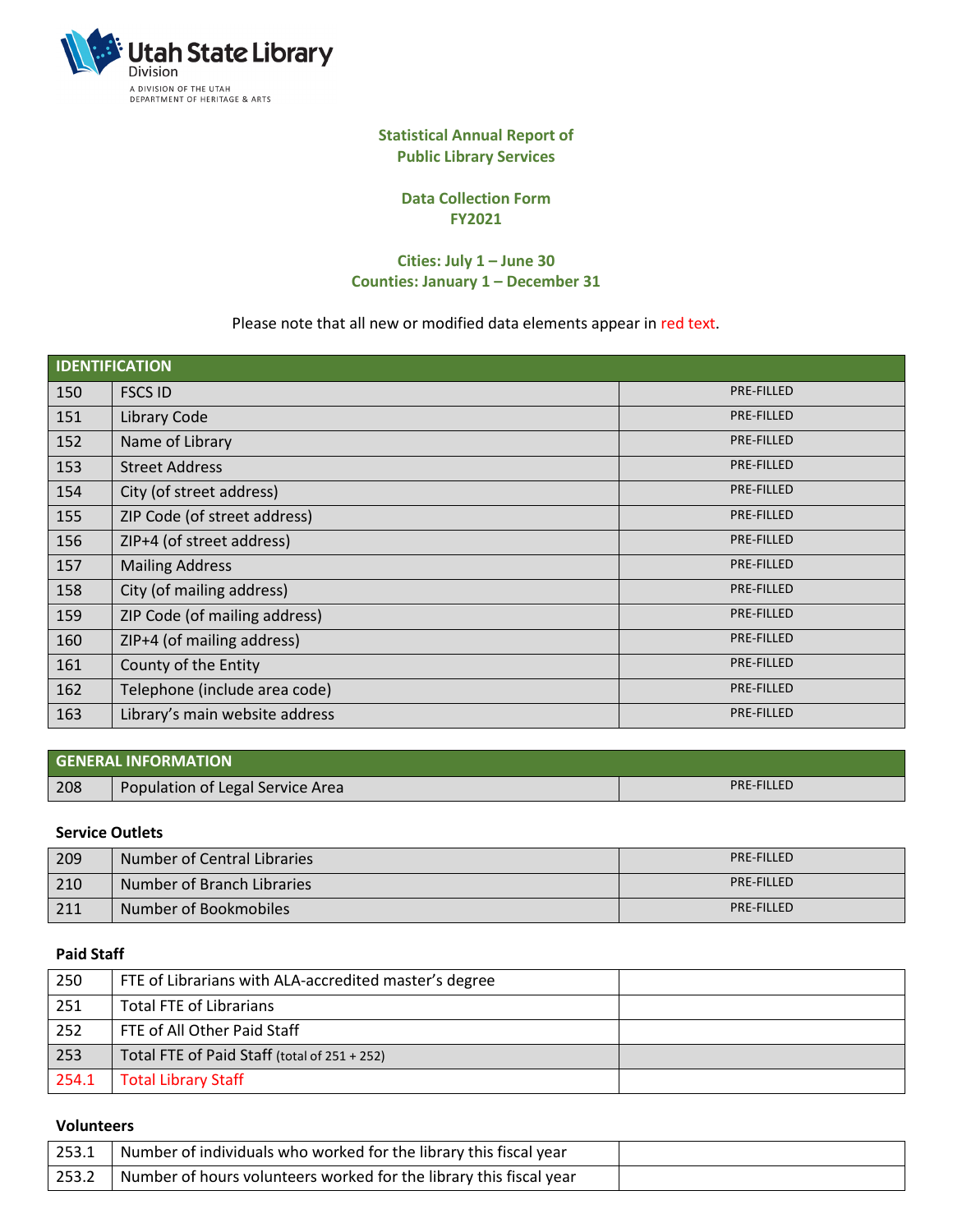| Page 2 of 5 |  |  |
|-------------|--|--|
|-------------|--|--|

|     | <b>OPERATING REVENUE</b> |  | O     |              |
|-----|--------------------------|--|-------|--------------|
| 300 | Local                    |  | 304.1 | Local        |
| 301 | State                    |  | 304.2 | <b>State</b> |
| 302 | Federal                  |  | 304.3 | Federal      |
| 303 | Other                    |  | 304.4 | Other        |
| 304 | Total                    |  | 304.5 | Total        |

| <b>OPERATING REVENUE</b> |  |       |         | <b>OPERATING EXPENDITURES</b> |
|--------------------------|--|-------|---------|-------------------------------|
|                          |  | 304.1 | Local   |                               |
|                          |  | 304.2 | State   |                               |
|                          |  | 304.3 | Federal |                               |
|                          |  | 304.4 | Other   |                               |
|                          |  | 304.5 | Total   | <b>MUST MATCH #358</b>        |
|                          |  |       |         | $\mathbf{r}$                  |

# **OPERATING EXPENDITURES - DETAIL**

|     | <b>Staff Expenditures</b>       |  |  |
|-----|---------------------------------|--|--|
| 350 | Salaries and Wages              |  |  |
| 351 | <b>Employee Benefits</b>        |  |  |
| 352 | <b>Total Staff Expenditures</b> |  |  |
|     |                                 |  |  |

## **Collection Expenditures**

| 353 | <b>Print Materials</b>               |                          |
|-----|--------------------------------------|--------------------------|
| 354 | Electronic Materials - Digital Units |                          |
| 355 | <b>Other Materials</b>               |                          |
| 356 | <b>Total Collection Expenditures</b> |                          |
|     |                                      |                          |
|     | <b>Other Operating Expenditures</b>  |                          |
| 357 | <b>Other Operating Expenditures</b>  |                          |
|     |                                      |                          |
|     | <b>Total Operating Expenditures</b>  |                          |
| 358 | <b>Total Operating Expenditures</b>  | <b>MUST MATCH #304.5</b> |

|     |         | <b>CAPITAL REVENUE</b> |     |       |
|-----|---------|------------------------|-----|-------|
| 400 | Local   |                        |     |       |
| 401 | State   |                        |     |       |
| 402 | Federal |                        |     |       |
| 403 | Other   |                        |     |       |
| 404 | Total   |                        | 405 | Total |

| <b>CAPITAL REVENUE</b> |  |     |       | <b>CAPITAL EXPENDITURES</b> |
|------------------------|--|-----|-------|-----------------------------|
|                        |  |     |       |                             |
|                        |  |     |       |                             |
|                        |  |     |       |                             |
|                        |  |     |       |                             |
|                        |  | 405 | Total |                             |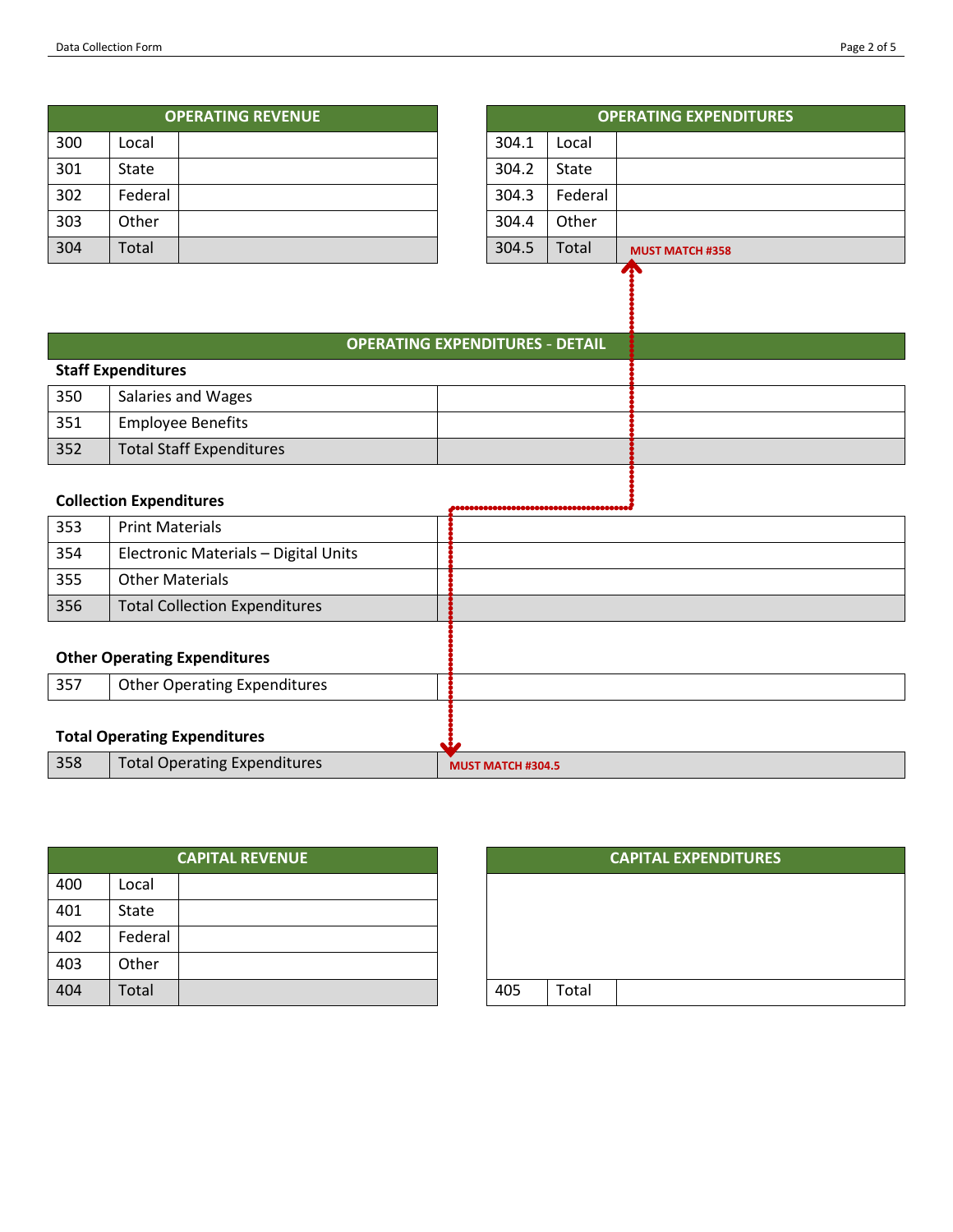| <b>COLLECTIONS</b> |                                                                              |  |
|--------------------|------------------------------------------------------------------------------|--|
| 450                | <b>Print Materials</b>                                                       |  |
| 451                | Electronic Books (e-Books)                                                   |  |
| 452                | Audio - Physical Units                                                       |  |
| 453                | Audio - Downloadable Units                                                   |  |
| 454                | Video - Physical Units                                                       |  |
| 455                | Video - Downloadable Units                                                   |  |
| 455.1              | <b>Other Materials</b>                                                       |  |
| 455.3              | Total Library Collection - Physical Items (total of 450 + 452 + 454 + 455.1) |  |
| 455.4              | Total Library Collection - Downloadable Items (total of 451 + 453 + 455)     |  |

### **Electronic Collections**

| 456 | Local/Other cooperative agreements                |  |
|-----|---------------------------------------------------|--|
| 457 | State (state government or state library)         |  |
| 458 | Total Electronic Collections (total of 456 + 457) |  |

| <b>SERVICES</b> |                                                 |
|-----------------|-------------------------------------------------|
| 501             | <b>Library Visits</b>                           |
| 501a            | <b>Library Visits Reporting Method</b>          |
| 502             | <b>Reference Transactions</b>                   |
| 502a            | Reference Transactions Reporting Method         |
| 503             | Number of Registered Users                      |
| 504.1           | <b>Current Overdue Fine Policy</b>              |
| 510             | Closed Outlets Due to Covid-19                  |
| 511             | <b>Public Services During Covid-19</b>          |
| 514             | Electronic Library Cards Issued During Covid-19 |
| 515             | Reference Service During Covid-19               |
| 516             | <b>Outside Service During Covid-19</b>          |
| 520             | External Wi-Fi Access Added During Covid-19     |
| 521             | External Wi-Fi Access Increased During Covid-19 |
| 522             | Staff Re-Assigned During Covid-19               |

## **Circulation**

| 550 | Total Circulation of Materials (total of 552 + 553) |  |
|-----|-----------------------------------------------------|--|
| 551 | <b>Circulation of Children's Materials</b>          |  |
| 552 | <b>Electronic Material Circulation</b>              |  |
| 553 | <b>Physical Item Circulation</b>                    |  |
| 554 | Successful Retrieval of Electronic Information      |  |
| 555 | Electronic Content Use (total of 552 + 554)         |  |
| 556 | Total Collection Use (total of $552 + 553 + 554$ )  |  |
| 561 | <b>Circulation of Other Physical Items</b>          |  |

## **Interlibrary Loan**

| r zr<br>13. | Number of Items Provided To Other Libraries   |  |
|-------------|-----------------------------------------------|--|
| 576         | Number of Items Received From Other Libraries |  |

| <b>PROGRAMS</b> |                               |                                |
|-----------------|-------------------------------|--------------------------------|
|                 | Number of Programs (Ages 0-5) | Program Attendance (ages 6-11) |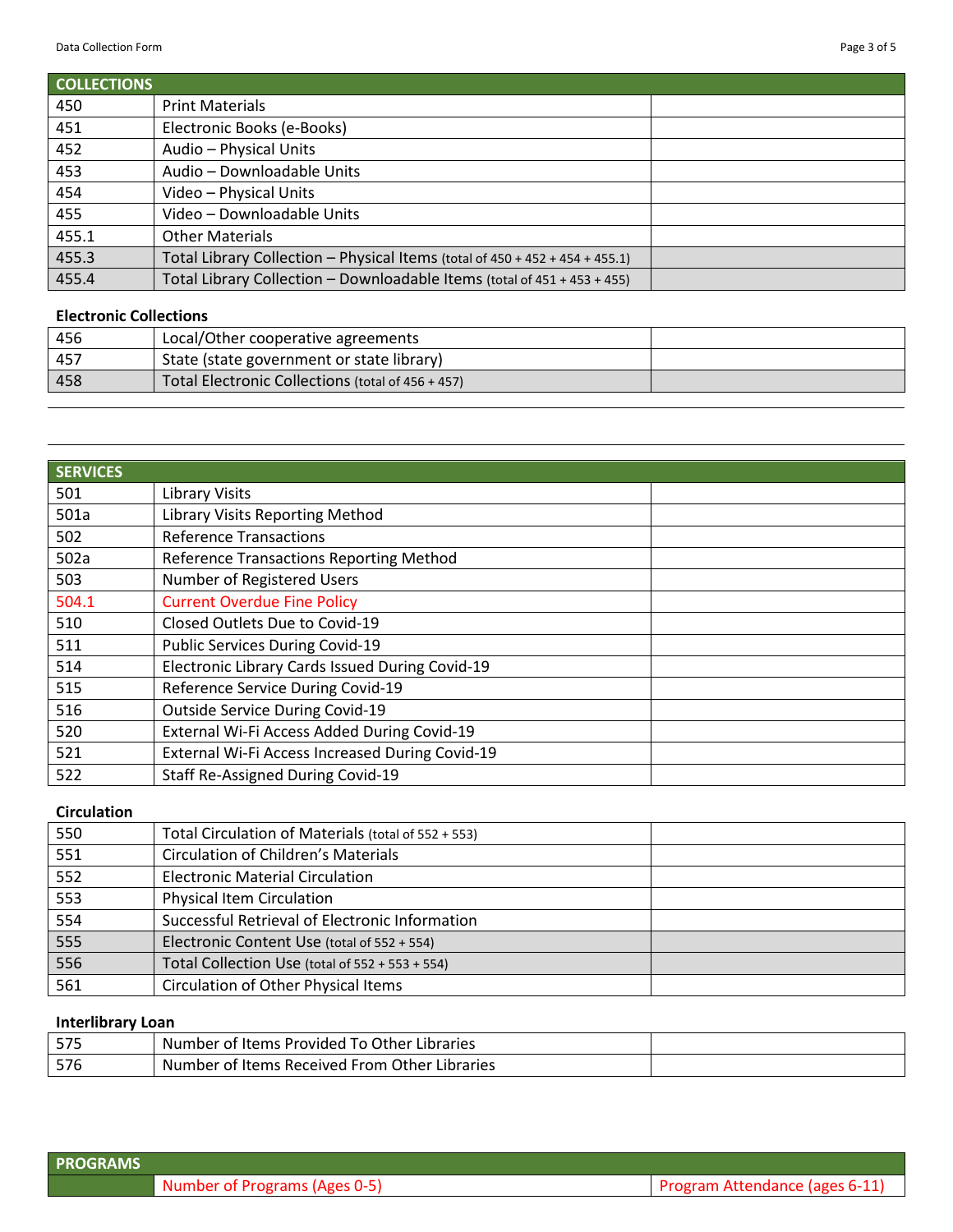| In-Person           |                                            |                                 |
|---------------------|--------------------------------------------|---------------------------------|
| Onsite              |                                            |                                 |
| In-Person           |                                            |                                 |
| <b>Offsite</b>      |                                            |                                 |
| <b>Live Virtual</b> |                                            |                                 |
| Prerecorded         |                                            |                                 |
| $(on-$              |                                            |                                 |
| demand)             |                                            |                                 |
|                     | <b>Number of Programs (Ages 6-11)</b>      | Program Attendance (Ages 6-11)  |
| In-Person           |                                            |                                 |
| Onsite              |                                            |                                 |
| In-Person           |                                            |                                 |
| <b>Offsite</b>      |                                            |                                 |
| <b>Live Virtual</b> |                                            |                                 |
| Prerecorded         |                                            |                                 |
| $(on-$              |                                            |                                 |
| demand)             |                                            |                                 |
|                     | Number of Programs (Ages 12-18)            | Program Attendance (Ages 12-18) |
| In-Person           |                                            |                                 |
| Onsite              |                                            |                                 |
| In-Person           |                                            |                                 |
| <b>Offsite</b>      |                                            |                                 |
| <b>Live Virtual</b> |                                            |                                 |
| Prerecorded         |                                            |                                 |
| $(on-$              |                                            |                                 |
| demand)             |                                            |                                 |
|                     | Number of Programs (Ages 19+)              | Program Attendance (Ages 19+)   |
| In-Person           |                                            |                                 |
| Onsite              |                                            |                                 |
| In-Person           |                                            |                                 |
| <b>Offsite</b>      |                                            |                                 |
| <b>Live Virtual</b> |                                            |                                 |
| Prerecorded         |                                            |                                 |
| $(on-$              |                                            |                                 |
| demand)             |                                            |                                 |
|                     | <b>Number of General Interest Programs</b> | Program Attendance              |
| In-Person           |                                            |                                 |
| Onsite              |                                            |                                 |
| In-Person           |                                            |                                 |
| <b>Offsite</b>      |                                            |                                 |
| <b>Live Virtual</b> |                                            |                                 |
| Prerecorded         |                                            |                                 |
| $(on-$              |                                            |                                 |
| demand)             |                                            |                                 |
|                     | <b>Number of Self-Directed Activities</b>  | <b>Number of Participants</b>   |
| <b>Ages 0-5</b>     |                                            |                                 |
| <b>Ages 6-11</b>    |                                            |                                 |
| <b>Ages 12-18</b>   |                                            |                                 |
| Ages 19+            |                                            |                                 |
| General             |                                            |                                 |
| Interest            |                                            |                                 |

| <b>INTERNET ACCESS</b> |                                                     |  |
|------------------------|-----------------------------------------------------|--|
| 1650                   | Number of Internet Computers Used by General Public |  |